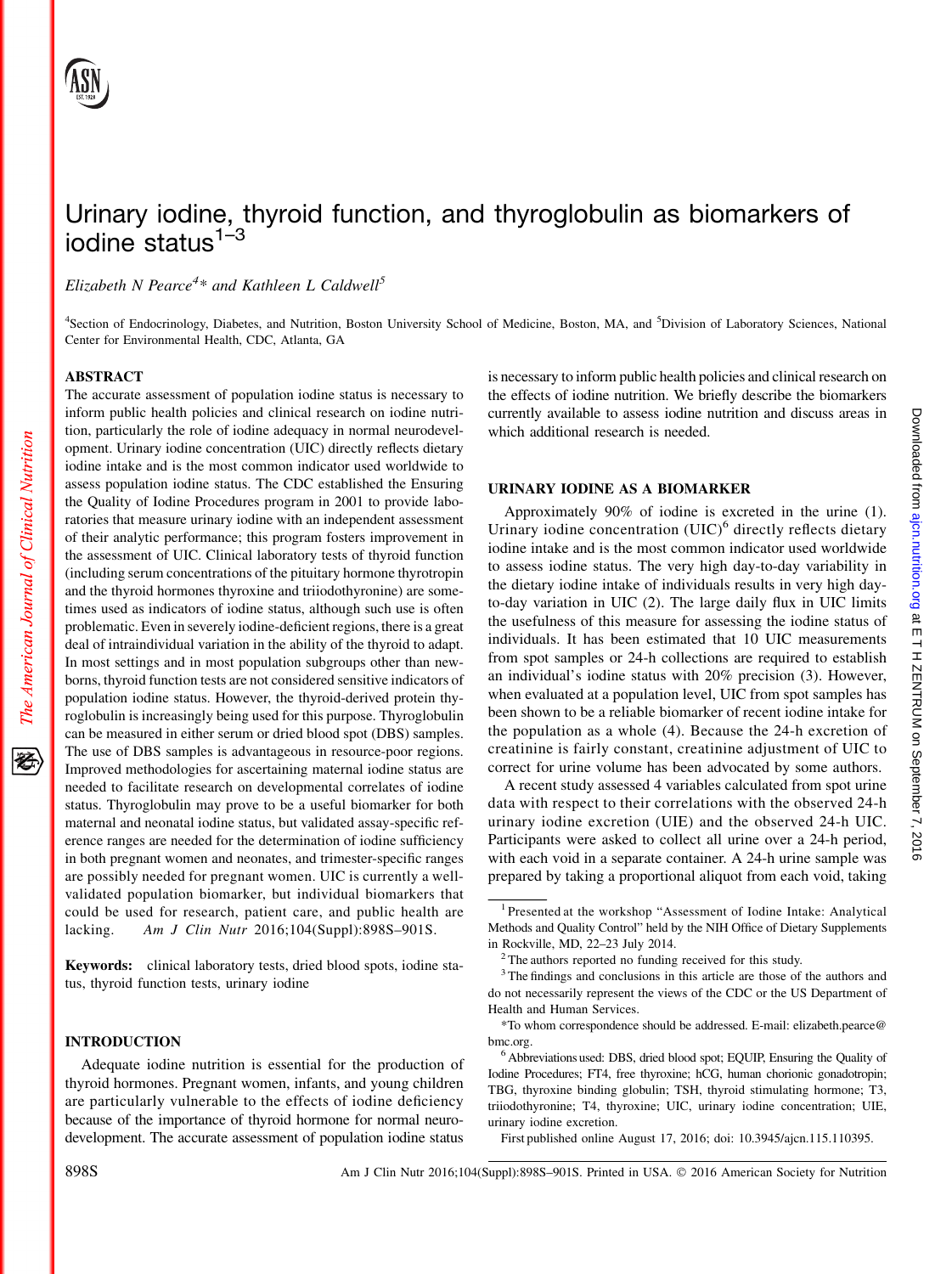into account individual and total void volumes, to determine the 24-h UIE. Four timed spot urine specimens covering specific intervals within the 24-h period were selected. Each of the 4 timed spot specimens was analyzed, yielding spot UIC. The 24-h UIC was calculated as the spot UIC averaged across the 24-h period. The 4 variables calculated from spot urine data were the spot UIC, the iodine-to-creatinine ratio, and 2 measures of the estimated 24-h UIE (iodine: creatinine  $\times$  24-h creatinine), each calculated by a different method for predicting 24-h creatinine excretion (5). The authors concluded that the 24-h UIC estimate based on average spot UIC did not differ from the observed 24-h UIC. Estimated 24-h UIE, when calculated by using predicted 24-h creatinine values based on age, sex, ethnicity, and anthropometric measurements, was most comparable to the observed 24-h UIE. The results of this study suggest that the threshold values established for population iodine status, which currently are based on UIC, reflect population-estimated 24-h UIE values.

UIC is typically sampled in school-aged children to determine population iodine status. Median UIC values of  $100-199$   $\mu$ g/L are consistent with optimal iodine nutrition in schoolchildren (6). Pregnant and lactating women have the highest dietary iodine requirements. In pregnant women, median UIC values of 150– 249  $\mu$ g/L are considered consistent with population iodine sufficiency (6). In women who are lactating, because some ingested iodine is excreted in breast milk and therefore less is excreted in urine, median UIC values  $>100 \mu g/L$  are considered optimal (6). Recent studies suggest that UIC measured in US schoolchildren may not be an appropriate proxy for iodine status in pregnant women in all regions (7). For example, the United States has been iodine sufficient overall for decades, but the most recent NHANES UIC data suggest that US pregnant women have become mildly iodine deficient, whereas school-aged children have iodine intake that is more than adequate (8, 9).

#### UIC QUALITY CONTROL: THE EQUIP PROGRAM

Accurate and precise UIC measurement is important to accurately assess the status of iodine nutrition in the United States and around the world. Erroneous laboratory data can lead to suboptimal—and potentially harmful—public health interventions. For example, a low estimate of the population median UIC might prompt inappropriate salt iodization that could result in excessive fortification, a problem that carries its own risks.

The CDC established the Ensuring the Quality of Iodine Procedures (EQUIP) program in 2001 to provide laboratories that measure urinary iodine with an independent assessment of their analytic performance; the program also provides reference materials as well as technical support for improving laboratory practices. EQUIP sends participating laboratories 3–5 urine samples of different concentrations to analyze. The laboratories submit their results to the EQUIP program staff and receive detailed reports from the CDC on how well they performed the analyses. EQUIP results are not used for accreditation or certification; however, the program does enable laboratories to improve the precision and accuracy of urinary iodine analyses (10). EQUIP accuracy is based on National Institute of Standards and Technology Standard Reference Material 3668. Providing qualityassurance materials is a service that the CDC provides free of charge. The program currently works with  $>180$  iodine laboratories in  $>70$  countries.

## VARIATION IN THYROID FUNCTION TESTS IN SPECIAL POPULATIONS

Clinical laboratory tests of thyroid function are sometimes used as indicators of iodine status, although such use is often problematic for the reasons described in this section and the following section. The thyroid gland secretes the thyroid hormones triiodothyronine (T3) and thyroxine (T4) in response to thyrotropin [also known as thyroid-stimulating hormone (TSH)], which is produced by the pituitary gland. The vast majority of T4 (99.97%) and T3 (99.70%) is tightly bound to thyroxine binding globulin (TBG) and other plasma proteins, and it is only the unbound or free thyroid hormones that are bioactive. Serum TSH is the most sensitive early indicator of thyroid dysfunction (11). Subclinical hypothyroidism is defined as elevated serum TSH in the setting of normal serum free thyroxine (FT4). In overt hypothyroidism, serum TSH is elevated and serum FT4 is low. Serum free and total T3 concentrations usually do not decline until hypothyroidism is quite advanced, because elevated TSH stimulates the release of T3 from the thyroid.

The usual reference ranges for thyroid function tests do not apply to all populations. Thyroid hormone production increases by  $\sim$  50% starting in early gestation. Human chorionic gonadotropin (hCG), a hormone associated with pregnancy, is an activator of the thyroidal TSH receptor (12). In the first trimester, when hCG concentrations are highest, hCG activation of the TSH receptor leads to a transient increase in serum FT4, which, in turn, causes a decrease in serum TSH to concentrations that may be below the reference range for nonpregnant women (12). After the first trimester, when hCG concentrations fall, serum FT4 typically decreases.

In addition, high concentrations of circulating estrogen during pregnancy increase the circulating concentrations of TBG, which increases serum total T3 and T4 (13). Severe nonthyroidal illnesses can also cause alterations in serum thyroid hormone and TSH concentrations, even in individuals with normal underlying thyroid function. Serum TSH and T3 typically decrease during the acute phase of illness, and T4 may also become low as illness progresses (14). During the recovery phase, serum TSH may transiently increase above the normal range before thyroid function tests normalize. In infants, serum free and total T4 and T3 concentrations normally increase in the first 24 h of life in response to a physiologic surge in TSH that occurs shortly after birth. Therefore, age-normative values are needed for the interpretation of thyroid function in newborns (15).

# THE RELIABILITY OF THYROID FUNCTION TESTS FOR ASSESSING IODINE DEFICIENCY

The thyroid gland may adapt to iodine deficiency in several ways (16). Iodine deficiency will cause an increase in serum TSH, which, in turn, will trigger increased avidity of the thyroid gland for available iodine, an increase in the ratio of T3 to T4 production (17), increased T4 to T3 conversion in peripheral tissues, and thyroid gland enlargement (18). In severe iodine deficiency, these compensatory responses may prove inadequate, and hypothyroidism can result.

In moderately to severely iodine-deficient regions, serum TSH concentrations may be elevated compared with those seen in iodine-sufficient regions, serum T4 concentrations may be slightly low, and serum T3 concentrations may be slightly high (19). After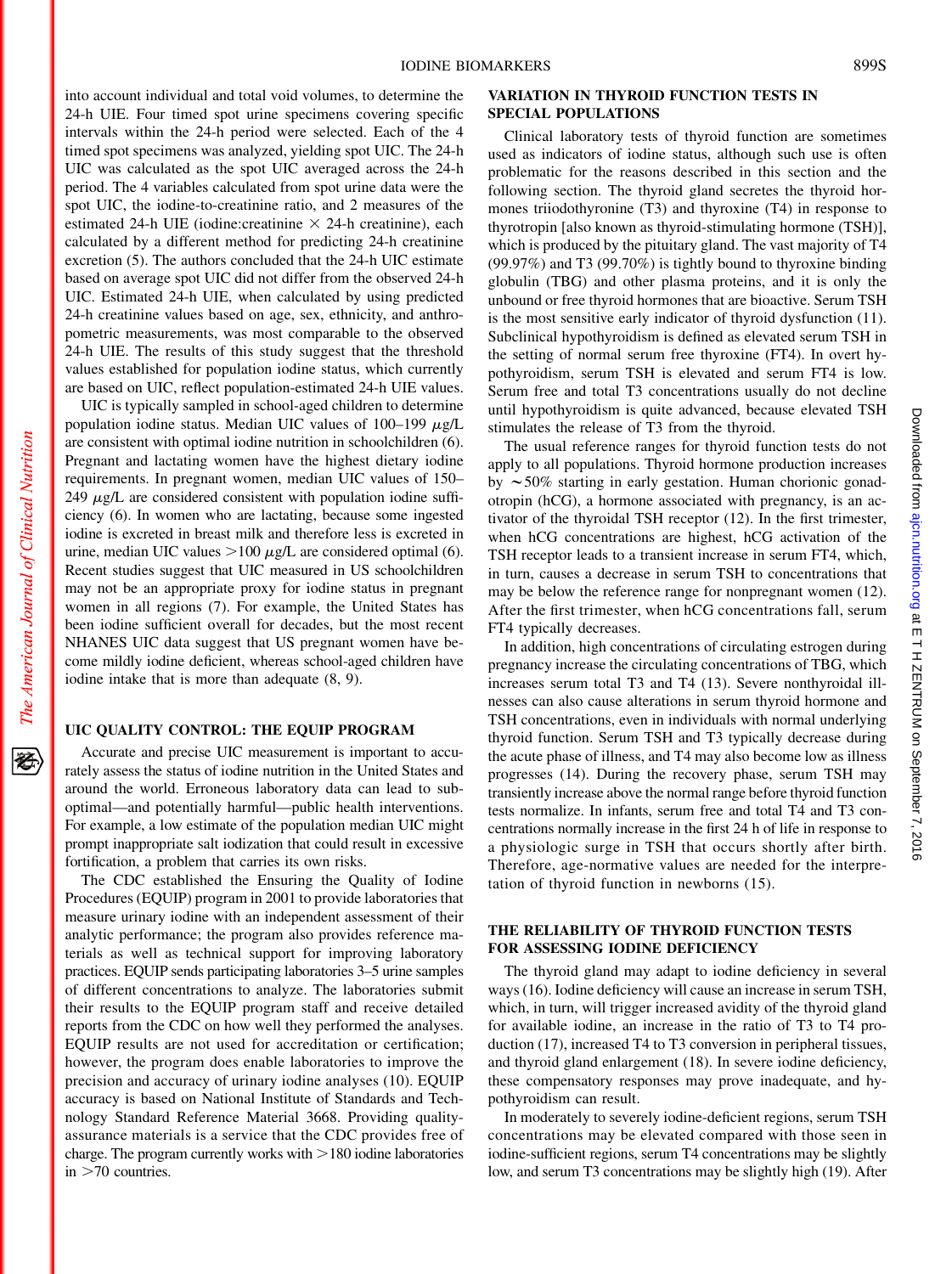The American Journal of Clinical Nutrition

犵

successful iodine fortification programs in severely deficient regions, these changes may reverse (20–22). However, even in severely iodine-deficient regions, there is a great deal of intraindividual variation in the ability of the thyroid to adapt (23); therefore, thyroid function tests (including serum TSH, T3, and T4) are not considered sensitive indicators of population iodine status in most settings (4). In some regions of mild-to-moderate iodine deficiency, paradoxically, average serum TSH values may be lower than in iodine-sufficient areas, particularly among older individuals. This is attributable to the increased prevalence of hyperthyroidism from autonomously functioning nodular goiter in areas with insufficient iodine intakes (24). Finally, excessive iodine exposure can lead to thyroid dysfunction; average serum TSH values may be slightly elevated in regions with excessively high iodine intakes (25, 26).

The neonatal period is the only setting in which thyroid function can provide a reliable index of population iodine status. In most of the developed world, universal TSH screening is carried out in newborns to detect congenital hypothyroidism. Neonatal serum TSH is a sensitive marker for population iodine deficiency; the prevalence of neonatal TSH concentrations  $>5.0$  mIU/L should be  $\leq 3\%$  in iodine-sufficient regions (6). Although neonatal T4 concentrations have been reported to be higher in iodine-sufficient regions than in iodine-deficient regions, normative values for iodine-sufficient populations have not been established.

#### THYROGLOBULIN AS A MARKER FOR IODINE STATUS

Thyroglobulin, a protein synthesized and secreted by the thyroid gland, is increasingly being used as an index of population iodine status (27). Thyroglobulin can be measured in serum or dried blood spots (DBSs). The use of DBS specimens is advantageous in resource-poor regions because they do not require refrigeration and can be transported easily. Serum thyroglobulin concentrations are positively correlated with thyroid volume in iodine-deficient regions, and mean thyroglobulin concentrations are typically elevated in regions of both iodine deficiency and excess (28). Thyroglobulin concentrations change more rapidly than goiter rates and thus may be a better tool for gauging population responses to alterations in iodine intake (29).

Reference ranges for DBS thyroglobulin values were recently established in an international cohort of iodine-sufficient schoolchildren (30). On the basis of the findings for this cohort, a median thyroglobulin concentration <13  $\mu$ g/L with <3% of thyroglobulin values  $>40 \mu g/L$  indicates iodine sufficiency in school-aged children. Similar thyroglobulin reference ranges for population iodine sufficiency have not, to date, been established in other age groups. It is known that serum thyroglobulin concentrations normally increase after birth in response to the neonatal TSH surge (31) and that neonatal values are higher in iodine-deficient regions than in areas of iodine sufficiency (32). Serum thyroglobulin concentrations are increased by hCG; therefore, serum thyroglobulin may be elevated in pregnancy at times when hCG concentrations are high (12). No normative thyroglobulin reference ranges currently exist for pregnant women.

One drawback to the use of thyroglobulin as a marker for iodine status is the fact that it cannot be reliably measured in people with detectable anti-thyroglobulin antibodies, who comprise  $\sim$  10% of the adult population (33, 34). Anti-thyroglobulin antibodies are more frequent in women than in men and are more

prevalent with increasing age. In addition, despite the development of a National Institute of Standards and Technology Standard Reference Material for serum thyroglobulin, laboratory assays for this biomarker remain highly method dependent (35).

### AREAS FOR FURTHER RESEARCH

Median UIC values can be used to assess population iodine status as long as quality-control programs such as EQUIP are used to ensure the accuracy of laboratory UIC measurements. Serum or DBS thyroglobulin values can be used as population biomarkers of iodine status in school-aged children, whereas TSH values can be used in neonates. However, currently there is no validated biomarker that allows the determination of the iodine status of individual patients. This lack has important implications for public health monitoring, routine patient care, and study development.

Pregnant women and their offspring are especially vulnerable to the effects of iodine deficiency disorders. Therefore, the accurate assessment of the iodine sufficiency of pregnant women is particularly critical. Many research efforts currently are focusing on the examination of associations between maternal iodine status and child developmental outcomes. Improved methodologies for ascertaining maternal iodine status are needed to facilitate this research. In many regions, median UIC values are available for school-aged children but not for pregnant populations. National surveys of pregnant populations would be informative for public health recommendations in many areas. Changes in maternal UIC over the course of gestation are not well understood. Thyroglobulin may prove to be a useful biomarker for both maternal and neonatal iodine status, but validated assayspecific and possibly trimester-specific reference ranges are needed for the determination of iodine sufficiency in these groups.

Alternative individual and population iodine biomarkers have been suggested, including hair and toenail iodine content. The authors of a recent population study of hair iodine content proposed a reference range for adequate long-term iodine status (36). However, it is unclear whether hair might be contaminated by exposures to iodine-containing dyes and other hair products. To date, no methods for measurement of hair iodine content have been validated. Toenails have frequently been used as a source of biomarkers for other nutrients such as selenium (37). Validation studies for toenail iodine content are lacking, and it is unclear whether nail polishes might contain iodine or interfering substances.

Many cohort studies collect, freeze, and store serum samples for potential future analysis; it would be appealing to be able to use such samples for the analysis of plasma or serum iodine content as a nutritional biomarker. However, despite some recent advances (38), plasma and serum iodine measurements are currently limited by the lack of reliable, well-characterized reference intervals.

In conclusion, UIC is currently a well-validated population biomarker, but individual biomarkers that could be used for research, patient care, and public health are lacking. Such biomarkers, particularly for pregnant women and other population groups who are the most vulnerable to the effects of iodine deficiency, would be of great value.

We thank Gay Goodman, Iodine Initiative Consultant to the NIH Office of Dietary Supplements, for expert technical editing of the manuscript.